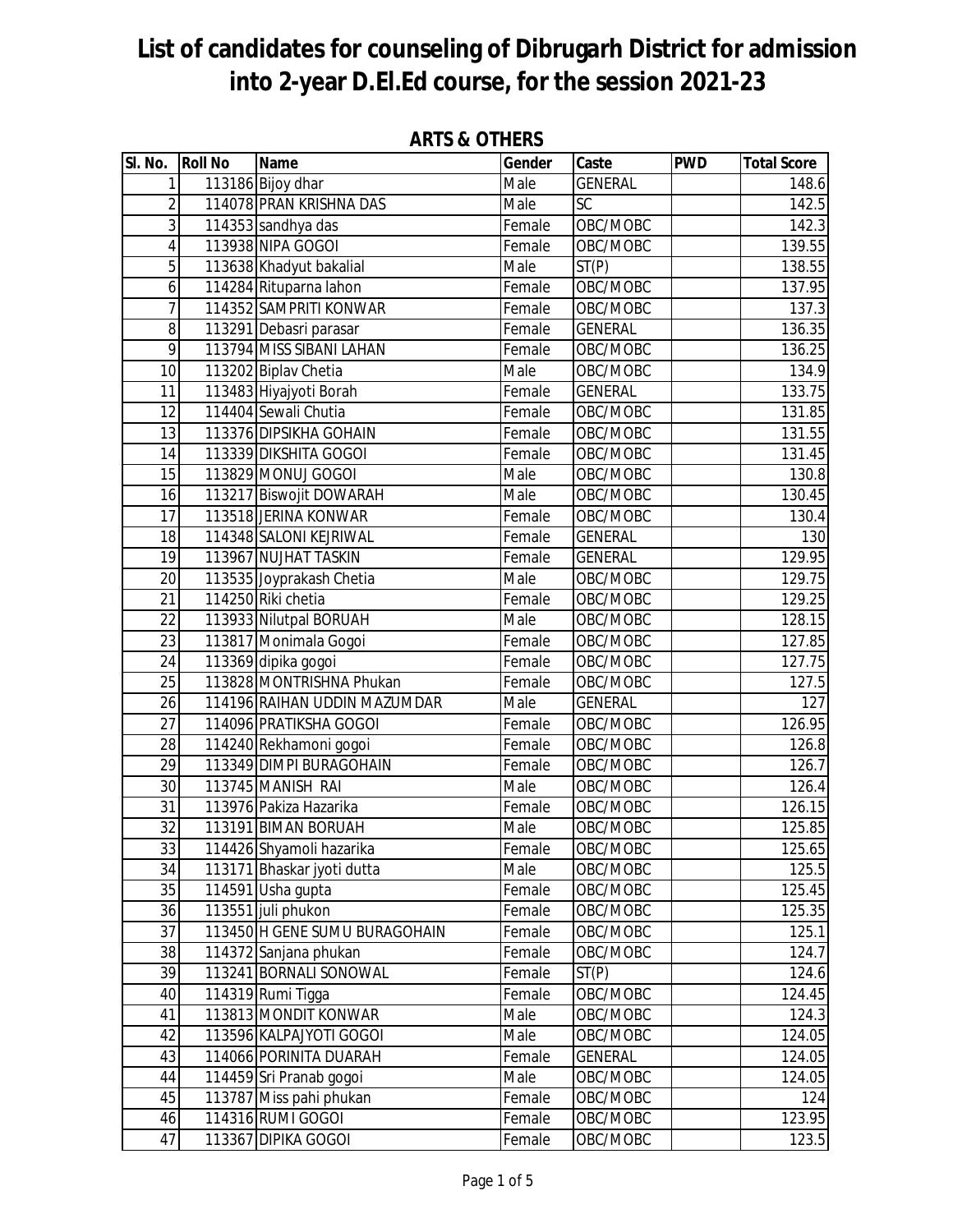| SI. No.         | <b>Roll No</b> | Name                          | Gender | Caste           | <b>PWD</b> | <b>Total Score</b> |
|-----------------|----------------|-------------------------------|--------|-----------------|------------|--------------------|
| 48              |                | 114080 Pranami Chetia         | Female | OBC/MOBC        |            | 123.5              |
| 49              |                | 114112 PRIYAKHI CHUTIA        | Female | OBC/MOBC        |            | 123                |
| 50              |                | 113615 KARISHMA KONWAR        | Female | OBC/MOBC        |            | 122.95             |
| 51              |                | 113219 bitupon deka           | Male   | <b>GENERAL</b>  |            | 122.7              |
| 52              |                | 113381 Disha Saikia           | Female | OBC/MOBC        |            | 122.25             |
| 53              |                | 113288 dayanti pator          | Female | OBC/MOBC        |            | 122.1              |
| 54              |                | 114382 Santana Sonowal        | Female | ST(P)           |            | 121.9              |
| 55              |                | 113431 GITASHREE BORUAH       | Female | ST(P)           |            | 121.8              |
| 56              |                | 114309 RUKIYA BEGUM           | Female | <b>GENERAL</b>  |            | 121.75             |
| 57              |                | 114381 Santana Kerketa        | Female | OBC/MOBC        |            | 121.45             |
| 58              |                | 113701 LOKHIMONI DUTTA        | Female | OBC/MOBC        |            | 121.35             |
| 59              |                | 114357 Sangeeta Chetry        | Female | OBC/MOBC        |            | 121.1              |
| 60              |                | 113400 ELURA LUKHURAKHAN      | Female | OBC/MOBC        |            | 120.85             |
| 61              |                | 113875 NABONITA BORGOHAIN     | Female | OBC/MOBC        |            | 120.4              |
| 62              |                | 114253 RIKUMONI GOGOI         | Female | OBC/MOBC        |            | 119.8              |
| 63              |                | 113444 Gobinda das            | Male   | SC              |            | 119.75             |
| 64              |                | 113147 Bedanta chutia         | Male   | OBC/MOBC        |            | 119.7              |
| 65              |                | 114144 Priyarani Rajkonwar    | Female | OBC/MOBC        |            | 119.6              |
| 66              |                | 114472 Sudeep Dutta           | Male   | <b>GENERAL</b>  |            | 119.5              |
| 67              |                | 114351 samikhya chutia        | Female | OBC/MOBC        |            | 119.35             |
| 68              |                | 113863 MUNMUN HATIBARUAH      | Female | OBC/MOBC        |            | 119.05             |
| 69              |                | 114065 Porimita Bhattacharjee | Female | <b>GENERAL</b>  |            | 118.85             |
| 70              |                | 113275 CHINMOYEE GOGOI        | Female | OBC/MOBC        |            | 118.75             |
| 71              |                | 113149 BHABANI GAYAN          | Female | <b>GENERAL</b>  |            | 118.7              |
| $\overline{72}$ |                | 113243 Borsha Narayan         | Female | <b>GENERAL</b>  |            | 118.55             |
| 73              |                | 113390 drishtipriya rabha     | Female | ST(P)           |            | 118.4              |
| 74              |                | 114502 SUROJ DAS              | Male   | $\overline{SC}$ |            | 118.4              |
| 75              |                | 113439 Gitika kalita          | Female | <b>GENERAL</b>  |            | 118.35             |
| $\overline{76}$ |                | 114498 SUPRIYA SONOWAL        | Female | ST(P)           |            | 118.35             |
| $\overline{77}$ |                | 114576 Tutumoni gogoi         | Female | OBC/MOBC        |            | 118.35             |
| 78              |                | 113623 Kashmiree phukan       | Female | OBC/MOBC        |            | 118.3              |
| 79              |                | 114540 THANESWAR DIHINGIA     | Male   | OBC/MOBC        |            | 118.05             |
| 80              |                | 113877 Najmin begum           | Female | <b>GENERAL</b>  |            | 117.6              |
| 81              |                | 114393 SATABDI GOGOI          | Female | OBC/MOBC        |            | 117.45             |
| 82              |                | 114234 Rashmirekha gogoi      | Female | OBC/MOBC        |            | 117.25             |
| 83              |                | 113844 Mridusmrita Borgohain  | Female | OBC/MOBC        |            | 117.05             |
| 84              |                | 113413 ganesh gogoi           | Male   | OBC/MOBC        |            | 116.95             |
| 85              |                | 113180 BIDISHA HANDIQUE       | Female | OBC/MOBC        |            | 116.9              |
| 86              |                | 113895 Neelam Sonowal         | Female | ST(P)           |            | 116.55             |
| 87              |                | 113895 Neelam Sonowal         | Female | ST(P)           |            | 116.55             |
| 88              |                | 114173 PURABI BHATTACHARJYA   | Female | <b>GENERAL</b>  |            | 116.5              |
| 89              |                | 114384 Sanu gogoi             | Female | OBC/MOBC        |            | 116.45             |
| 90              |                | 113610 Karbi kanchan moran    | Female | OBC/MOBC        |            | 116.4              |
| 91              |                | 114439 Simi Chutia            | Female | OBC/MOBC        |            | 116.4              |
| 92              |                | 113836 MOUSUMI MOHAN          | Female | OBC/MOBC        |            | 116.15             |
| 93              |                | 113065 Anindita borah         | Female | OBC/MOBC        |            | 116.1              |
| 94              |                | 113278 CHUMKI DEY             | Female | OBC/MOBC        |            | 116.05             |
| 95              |                | 114543 TINAMONI SAIKIA        | Female | OBC/MOBC        |            | 116                |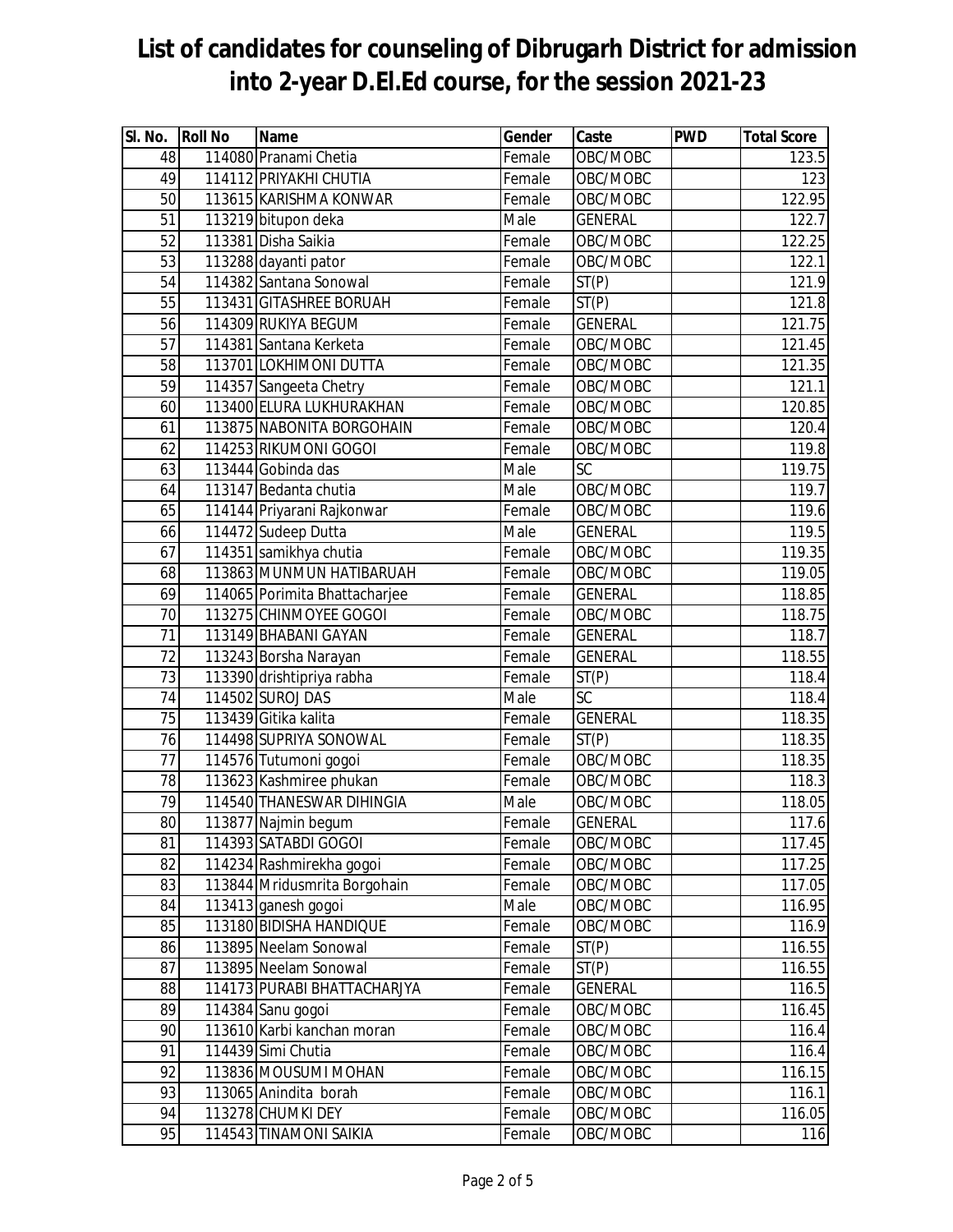| SI. No. | <b>Roll No</b> | <b>Name</b>                    | Gender | Caste              | <b>PWD</b> | <b>Total Score</b> |
|---------|----------------|--------------------------------|--------|--------------------|------------|--------------------|
| 96      |                | 113788 Miss pollabi Bailung    | Female | OBC/MOBC           |            | 115.95             |
| 97      |                | 113607 KARABI DUTTA            | Female | OBC/MOBC           |            | 115.75             |
| 98      |                | 113786 Miss Neha Gohain        | Female | OBC/MOBC           |            | 115.75             |
| 99      |                | 113093 ANURAG YADAV            | Male   | OBC/MOBC           |            | 115.65             |
| 100     |                | 113216 biswajit tamuli         | Male   | $\overline{SC}$    |            | 115.55             |
| 101     |                | 113721 Mainajan Doley          | Female | $\overline{ST}(P)$ |            | 115.5              |
| 102     |                | 113731 MAMTA GOWALA            | Female | OBC/MOBC           |            | 115.45             |
| 103     |                | 114598 Violina gogoi           | Female | OBC/MOBC           |            | 115.4              |
| 104     |                | 113312 DEEPSHIKHA KALITA       | Female | OBC/MOBC           |            | 115.2              |
| 105     |                | 114475 SULAKSHINA KONWAR       | Female | OBC/MOBC           |            | 114.85             |
| 106     |                | 113849 MUGDHA SONOWAL          | Female | ST(P)              |            | 114.8              |
| 107     |                | 113370 dipjyoti gogoi          | Male   | OBC/MOBC           |            | 114.7              |
| 108     |                | 113505 JAMINI SAIKIA           | Female | OBC/MOBC           |            | 114.6              |
| 109     |                | 113178 Bhukhan Jyoti Gogoi     | Male   | OBC/MOBC           |            | 114.5              |
| 110     |                | 113640 KHIRANJIT Borah         | Male   | ST(P)              |            | 114.5              |
| 111     |                | 113377 DIPTY PROBHA DEMTA      | Female | OBC/MOBC           |            | 114.45             |
| 112     |                | 113445 GOKUL CHETRI            | Male   | OBC/MOBC           |            | 114.4              |
| 113     |                | 113279 CHUNCHUNI HAZARIKA      | Female | OBC/MOBC           |            | 114.3              |
| 114     |                | 113625 KASHMIRI BORUAH         | Female | OBC/MOBC           |            | 114.25             |
| 115     |                | 113411 GAGAN LAHON             | Male   | OBC/MOBC           |            | 114.05             |
| 116     |                | 113725 MAMATA LAMA             | Female | OBC/MOBC           |            | 114                |
| 117     |                | 114389 Sarmistha Thengal Borah | Female | ST(P)              |            | 114                |
| 118     |                | 113344 dimpee dowarah          | Female | OBC/MOBC           |            | 113.85             |
| 119     |                | 114145 Priyashree paul         | Female | OBC/MOBC           |            | 113.55             |
| 120     |                | 113316 Deepsikha Saikia        | Female | OBC/MOBC           |            | 113.45             |
| 121     |                | 113954 Nitul gogoi             | Male   | OBC/MOBC           |            | 113.45             |
| 122     |                | 113961 nivanita phukan         | Female | OBC/MOBC           |            | 113.45             |
| 123     |                | 114089 PRANJAL LIKSON          | Male   | OBC/MOBC           |            | 113.35             |
| 124     |                | 113345 Dimpee dutta            | Female | OBC/MOBC           |            | 113.3              |
| 125     |                | 113864 munukan borah           | Female | OBC/MOBC           |            | 113.3              |
| 126     |                | 113670 KUMER PRASAD MALLA      | Male   | SC                 |            | 113.25             |
| 127     |                | 113960 Nituraj Boruah          | Male   | OBC/MOBC           |            | 113.1              |
| 128     |                | 114081 PRANAMI LAHON           | Female | OBC/MOBC           |            | 112.8              |
| 129     |                | 114547 Tonmoyee gogoi          | Female | OBC/MOBC           |            | 112.75             |
| 130     |                | 114070 Porishma konwar         | Female | OBC/MOBC           |            | 112.65             |
| 131     |                | 114154 PUBALI GHARPHALIA       | Female | OBC/MOBC           |            | 112.6              |
| 132     |                | 114128 PRIYANKA PATOWARI       | Female | OBC/MOBC           |            | 112.55             |
| 133     |                | 113554 JUNALI CHETRY           | Female | OBC/MOBC           |            | 112.5              |
| 134     |                | 114146 probhashi gogoi         | Female | OBC/MOBC           |            | 112.5              |
| 135     |                | 114213 RAKHI CHETRY            | Female | OBC/MOBC           |            | 112.4              |
| 136     |                | 113153 BHADRA SONOWAL          | Male   | ST(P)              |            | 112.3              |
| 137     |                | 113833 MOUSUMI DAS             | Female | $\overline{SC}$    |            | 112.25             |
| 138     |                | 114026 PARISHMITA SAIKIA       | Female | OBC/MOBC           |            | 112.2              |
| 139     |                | 113226 bonti gogoi             | Female | OBC/MOBC           |            | 112.05             |
| 140     |                | 113127 BANDANA RANA            | Female | OBC/MOBC           |            | 112                |
| 141     |                | 113802 MODHUNITA GOGOI         | Female | OBC/MOBC           |            | 111.85             |
| 142     |                | 113974 Pahari Sonowal          | Female | ST(P)              |            | 111.45             |
| 143     |                | 113703 Lovely Sonowal          | Female | ST(P)              |            | 111                |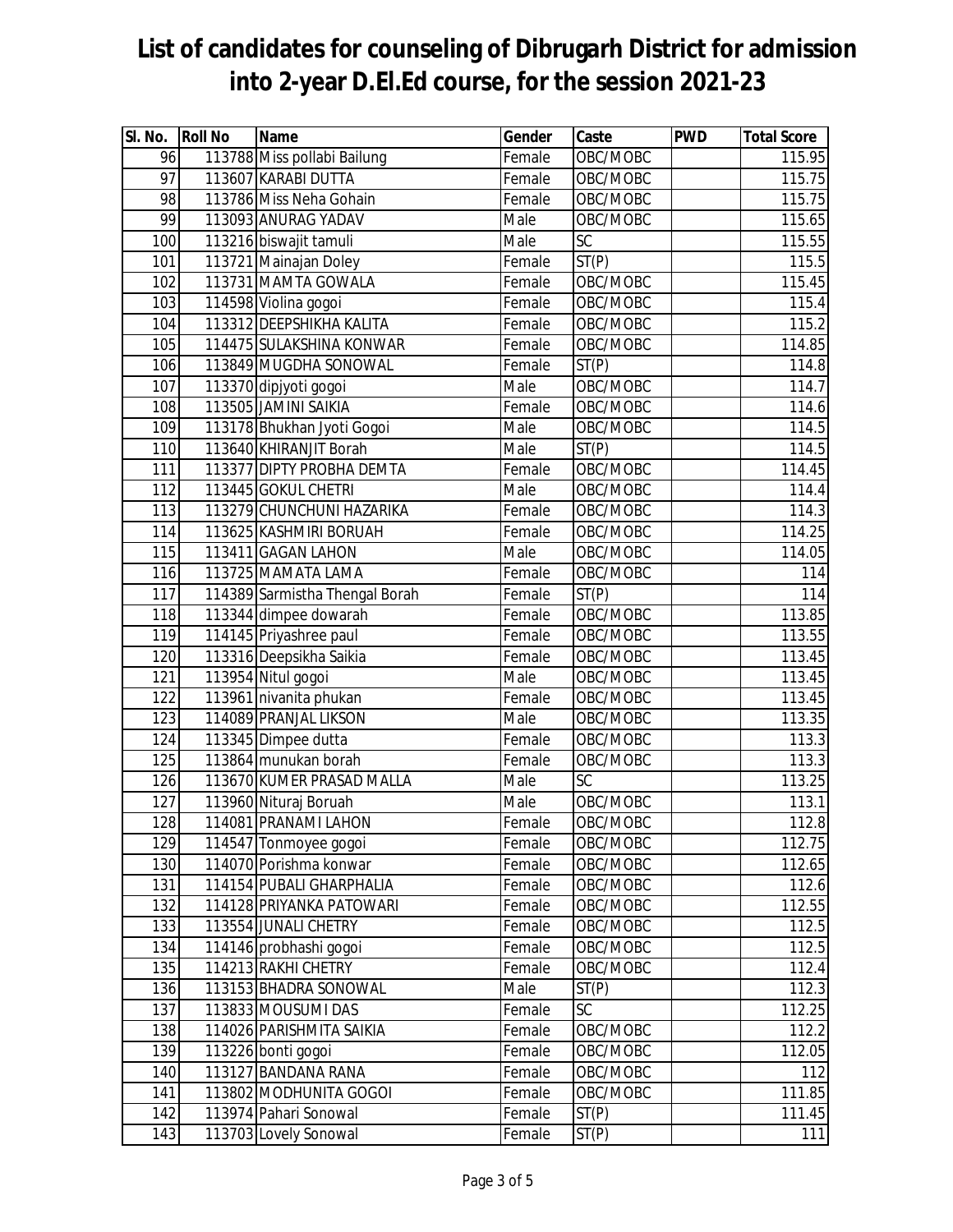| SI. No. | <b>Roll No</b> | <b>Name</b>                | Gender | Caste | <b>PWD</b> | <b>Total Score</b> |
|---------|----------------|----------------------------|--------|-------|------------|--------------------|
| 144     |                | 113662 KRISHNA sonowal     | Female | ST(P) |            | 110.7              |
| 145     |                | 113428 GHANA KANTA KULI    | Male   | ST(P) |            | 109.85             |
| 146     |                | 114400 SEEMA DAS           | Female | SC    |            | 109.2              |
| 147     |                | 114043 POLLOBIKA HAZARIKA  | Female | ST(P) |            | 108.7              |
| 148     |                | 113801 MODAN GAM           | Male   | ST(P) |            | 108.6              |
| 149     |                | 113352 DIP JYOTI SONOWAL   | Male   | ST(P) |            | 107.85             |
| 150     |                | 114493 SUNURITHA CHENGLARI | Female | ST(P) |            | 106.15             |
| 151     |                | 114392 Satabdi Baruah      | Female | ST(P) |            | 105.85             |
| 152     |                | 114571 Tulika Das          | Female | SC    |            | 102.1              |
| 153     |                | 114201 Rajashree gohain    | Female | SC    |            | 101.3              |
| 154     |                | 114520 SWEETY BISWAS       | Female | SC    |            | 100.3              |
| 155     |                | 113151 Bhabesh Das         | Male   | SC    |            | 99.85              |
| 156     |                | 113970 OLIVA DAS           | Female | SC    |            | 99.5               |
| 157     |                | 113229 borakha das         | Female | SC    |            | 98.75              |
| 158     |                | 113702 LON YEIN CHAKHAP    | Female | ST(H) |            | 78                 |

#### **SCIENCE**

| 1               | 113048 AMIT KUMAR RAY         | Male   | OBC/MOBC       |     | 152.9  |
|-----------------|-------------------------------|--------|----------------|-----|--------|
| 2               | 113747 Manisha Bokalial       | Female | ST(P)          |     | 143.35 |
| 3               | 113081 ANKITA GOGOI           | Female | OBC/MOBC       |     | 143.15 |
| 4               | 114230 RASHMI REKHA GOGOI     | Female | OBC/MOBC       |     | 141.75 |
| 5               | 114085 PRANJAL BARMAN         | Male   | OBC/MOBC       | Yes | 138.3  |
| 6               | 113449 Gyandeep das           | Male   | <b>SC</b>      |     | 136.6  |
| 7               | 113029 Abhijit kumar sah      | Male   | OBC/MOBC       |     | 133.7  |
| 8               | 113666 KRISHTIMONI PHUKAN     | Female | OBC/MOBC       |     | 130.95 |
| 9               | 114314 RUMASHREE TAMULI       | Female | OBC/MOBC       |     | 130.25 |
| 10              | 113971 PABITRA KALITA         | Male   | OBC/MOBC       |     | 129.45 |
| 11              | 113642 KHIRUD KHOUND          | Male   | OBC/MOBC       |     | 129.4  |
| 12              | 113538 Joyshree gogoi         | Female | OBC/MOBC       |     | 128.95 |
| 13              | 114305 Rubul changmai         | Male   | OBC/MOBC       |     | 128.2  |
| 14              | 114551 TRIBENI JARADHARA      | Female | OBC/MOBC       |     | 126.7  |
| 15              | 114236 Rashmita Dutta         | Female | OBC/MOBC       |     | 126.45 |
| 16              | 113044 ALOK SAIKIA            | Male   | OBC/MOBC       |     | 126.2  |
| 17              | 114342 SAGARIKA DAS           | Female | OBC/MOBC       |     | 125.4  |
| 18              | 114286 RITURAJ GOGOI          | Male   | OBC/MOBC       |     | 125    |
| 19              | 113504 JAMES KUJUR            | Male   | OBC/MOBC       |     | 124.75 |
| $\overline{20}$ | 114104 PRITOMJIT LIGIRA       | Male   | OBC/MOBC       |     | 124.55 |
| 21              | 114461 Sristi Bonya Bokalial  | Female | ST(P)          |     | 124.3  |
| 22              | 113818 Monish chutia          | Male   | OBC/MOBC       |     | 124.25 |
| 23              | 113480 Hironmoyee Dehingia    | Female | OBC/MOBC       |     | 122.6  |
| 24              | 113284 DARSHAN DEKA           | Male   | <b>GENERAL</b> |     | 122.15 |
| $\overline{25}$ | 113476 HIRANYA KUMAR RAJKHOWA | Male   | OBC/MOBC       |     | 121.75 |
| 26              | 113087 ANNAPURNA DEORI        | Female | ST(P)          |     | 121.45 |
| 27              | 113839 MOYURI DEB             | Female | OBC/MOBC       |     | 120.7  |
| 28              | 114432 SILPA SAIKIA           | Female | OBC/MOBC       |     | 119.45 |
| 29              | 114246 RICHA BARUAH           | Female | OBC/MOBC       |     | 118    |
| 30              | 114195 RAHUL SAH              | Male   | OBC/MOBC       |     | 117.85 |
| 31              | 114143 PRIYANSHU PHUKAN       | Male   | OBC/MOBC       |     | 117.45 |